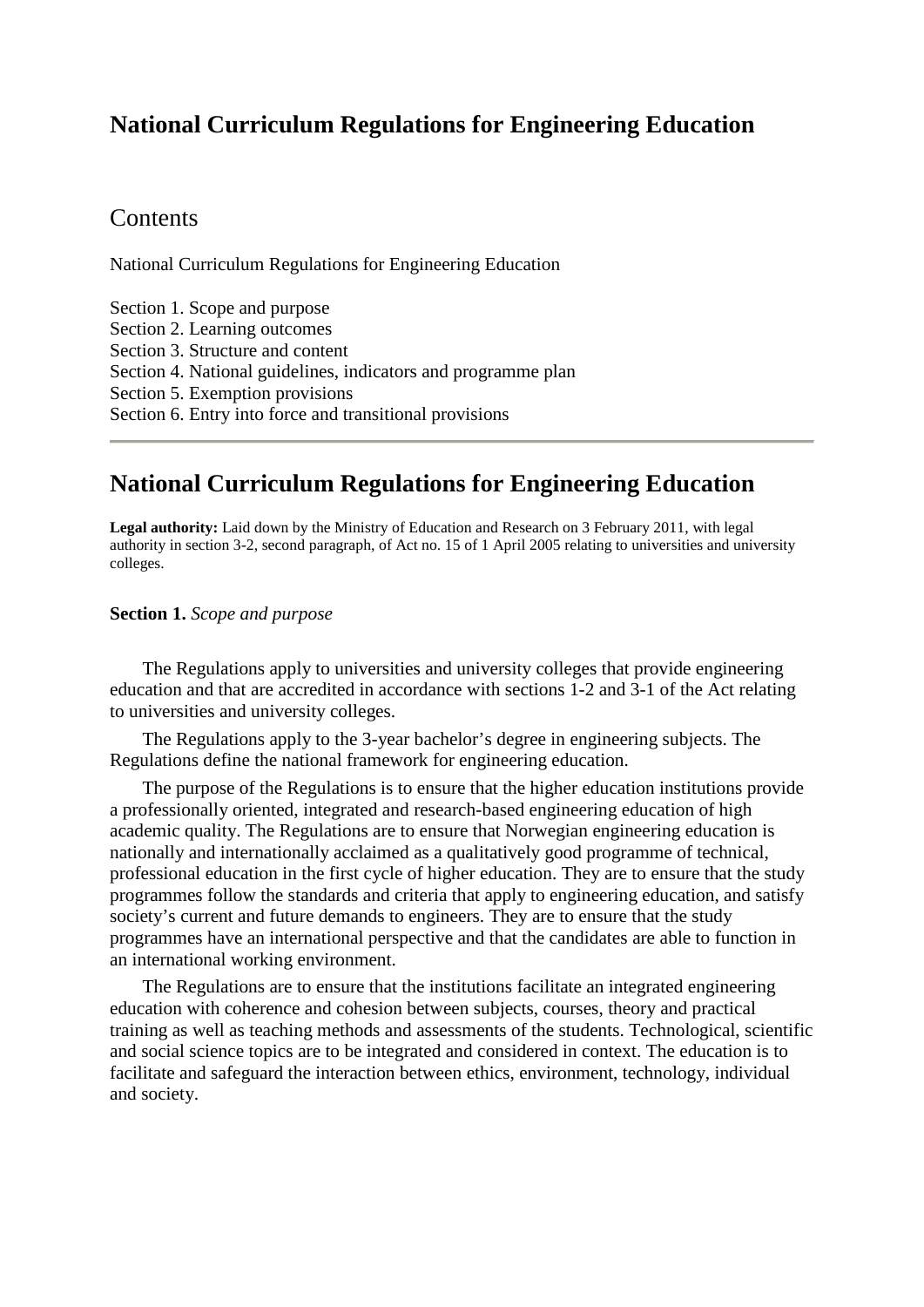#### **Section 2.** *Learning outcomes*

 The wording of the learning outcomes descriptors is based on the approved Norwegian Qualifications Framework (NQF).

 A candidate with a completed and passed 3-year bachelor's degree in engineering shall have achieved the following total learning outcomes defined in terms of knowledge, skills and general competence:

## *Knowledge*

 The candidate has broad knowledge that provides an integrated systems perspective on engineering in general, with specialisation in his/her own engineering subject.

 The candidate has basic knowledge in mathematics, natural sciences and relevant social and economic subjects and about how these may be integrated in the resolution of engineering problems.

 The candidate has knowledge of the history of technology, the development of technology, the engineer's role in society as well as the consequences of the development and use of technology.

 The candidate is familiar with research and development work in his/her own field, as well as relevant methods and ways of working in engineering.

 The candidate is able to update his/her knowledge of the field, both by gathering information and through contact with professional communities and the practical field.

## *Skills*

 The candidate can apply knowledge and relevant results of research and develop work to solve theoretical, technical and practical problems in engineering and be able to give reasons for his/her choices.

 The candidate is digitally literate in engineering subjects, is able to work in relevant laboratories and masters methods and tools as a basis for goal-oriented and innovative work.

 The candidate is able to identify, plan and carry out engineering projects, tasks, trials and experiments both independently and in teams.

 The candidate is able to find, evaluate, use and refer to information and professional subject matter and present it in a manner that sheds light on a problem.

 The candidate can contribute to new thinking, innovation and entrepreneurship by his/her participation in developing and realising sustainable and socially useful products, systems and/or solutions.

#### *General competences*

 The candidate has insight into environmental, health-related, social and financial consequences of products and solutions in his/her field, and is able to put these into an ethical perspective and a life cycle perspective.

 The candidate is able to communicate knowledge of engineering to different target groups, both in writing and orally in Norwegian and English, and is able to contribute to making the significance and consequences of technology visible.

 The candidate is able to reflect on his/her own professional practice, also in teams and an inter-disciplinary context, and is able to adjust this to the relevant working situation.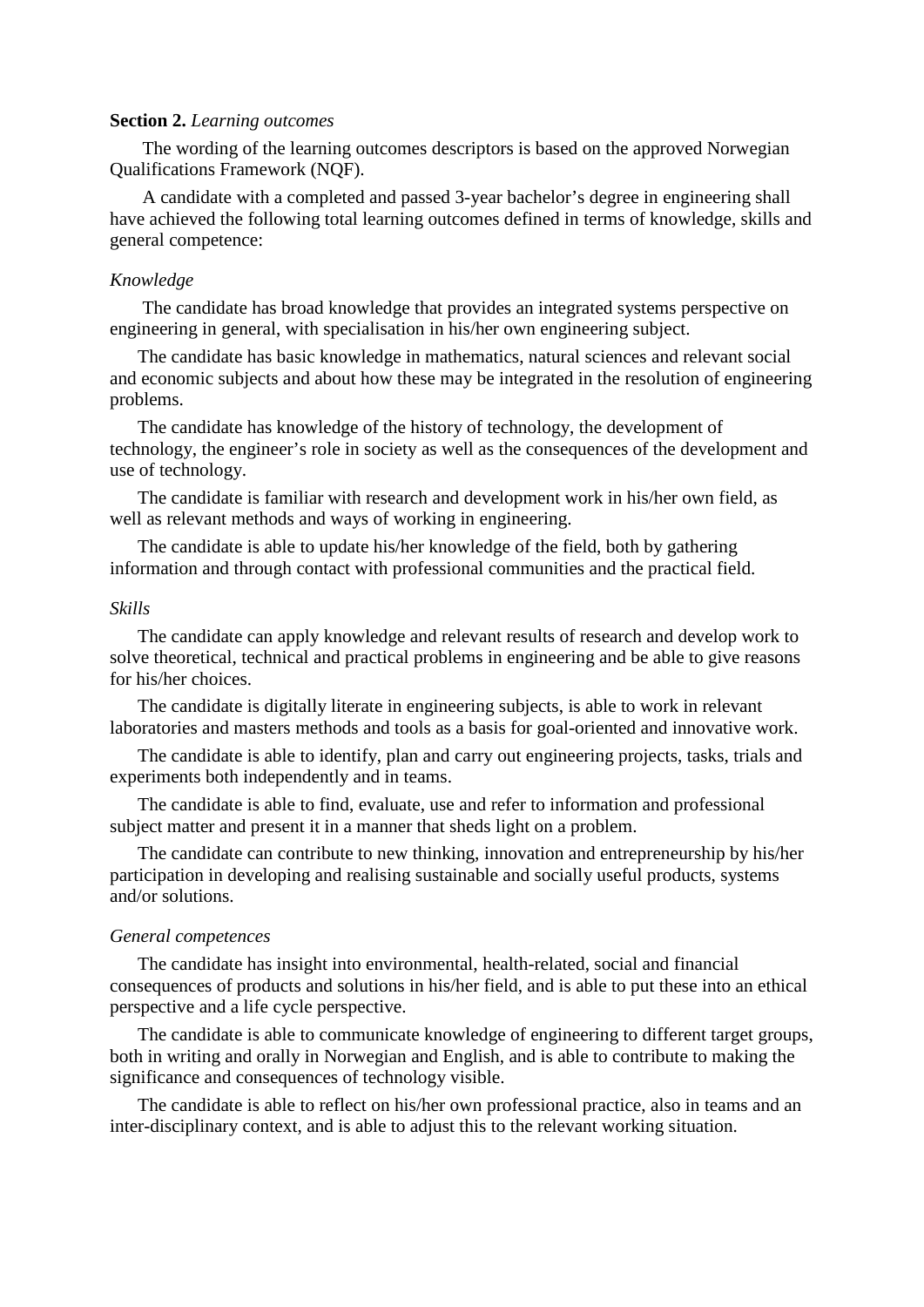The candidate is able to contribute to the development of good practice by taking part in academic discussions in the subject area and share his/her knowledge and experiences with others.

## **Section 3.** *Structure and content*

 In order to achieve a bachelor's degree in engineering, the candidate must have passed at least 180 credits consisting of the following course groups:

- 30 credits *common courses* consisting of basic mathematics, engineering systems thinking and introduction to engineering vocational practice and working methods. The common courses are shared by all study programmes.
- 50 credits *programme courses* consisting of technical subjects, natural sciences and social sciences. Programme courses are shared by all programme options in a study programme.
- 70 credits *technical specialisation courses* that provide a clear direction in his/her own engineering subject and build on programme courses and common courses.
- 30 credits *elective courses* that contribute to academic specialisation, either in breadth or depth.

A course must have a scope of at least 10 credits.

 A bachelor's thesis is compulsory for all candidates and must be a part of courses of technical specialisation with 20 credits. The thesis must be rooted in real problems from society and business life or research and development work, and contribute to an introduction to scientific theory and methods.

 The institutions shall make it possible for the students to have an international semester and an international perspective in their education.

 The study programmes must have close contact with relevant business and working life. The study programmes shall use laboratory work and practical training to show how technology may be applied and complement the theoretical part of the education. Practical training that awards credits and is relevant to the student's technical specialisation, may make up part of elective courses or be part of his/her courses of technical specialisation with up to 10 credits.

#### *Study model Y-path*

 Institutions wishing to offer engineering education to applicants with relevant vocational certificates (Y-path), cf. section 3-3 of the Regulations concerning Admission to Higher Education, must design a specially adapted path within the programme option for students with this admission background. This path shall be constructed so that the candidates admitted via the Y-path achieve the same learning outcomes as the other candidates.

## **Section 4.** *National guidelines, indicators and programme plan*

 National guidelines for course groups and individual courses in engineering education and indicators for the characteristics of engineering education of high international quality will be prepared.

 Within the given national framework, the individual institution determines programme descriptions for engineering education with stipulations about programme options and